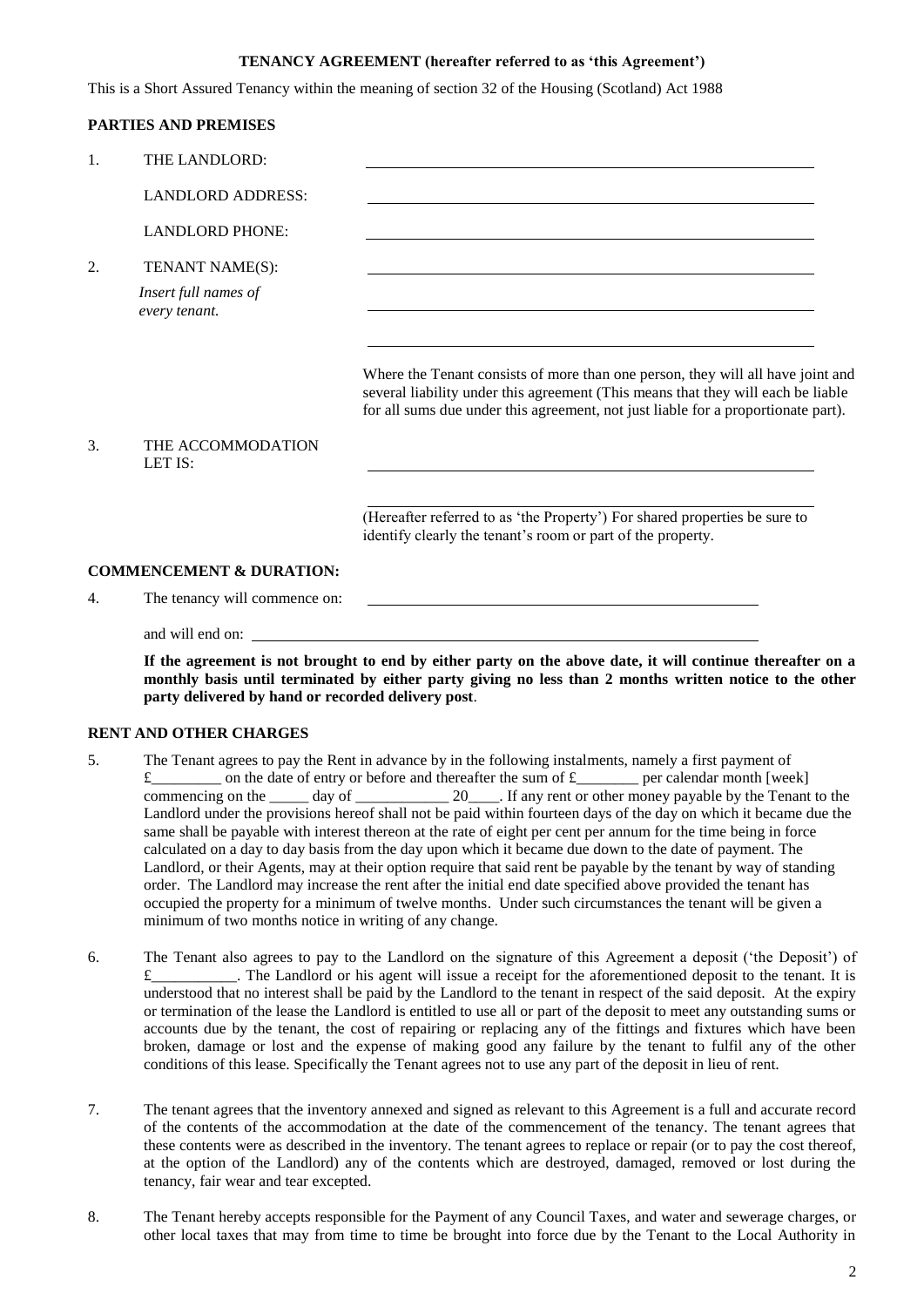accordance with the Statutes and arising from the occupation of the Property by the Tenant pursuant to this Agreement shall be the direct responsibility of the Tenant. The Tenant hereby undertakes to produce to the Landlord on demand all relevant receipts for the payment of any such Charges and/or Taxes issued to the Tenant by the Billing Authority.

- 9. The tenant undertakes to ensure that the accounts for the supply to the accommodation of gas, electricity and telephone are entered in his name with the relevant supplier. The tenant agrees to pay promptly all sums that become due for these supplies relative to the period of the tenancy. The tenant agrees to make the necessary arrangements with the suppliers to settle all accounts for these services on termination of the tenancy. The tenant is obliged to intimate his/her/their tenancy to the relevant local authority for the purposes of Council Tax, and in so doing, the tenant confirms to the relevant local authority the date of entry to the property.
- 10. The Landlord undertakes to pay all premiums for insurance of the building and contents belonging to him. The Landlord will have no liability for any items belonging to the tenant. The tenant is responsible for arranging sufficient insurance cover for his own belongings.

## **USE OF THE ACCOMMODATION**

- 11. The tenant agrees to occupy the accommodation as his only or principal home. He agrees not to use the accommodation for illegal or immoral activities nor for any business or trade purposes. The accommodation should not be used for business or trade purposes without written permission from the Landlord.
- 12. The tenant agrees to tell the Landlord if he is to be absent from the accommodation for any reason for a period of more than fourteen days. The tenant agrees to take such measures to secure the accommodation prior to such absence as the Landlord may reasonably require and take appropriate measures to prevent frost or flood damage.
- 13. The tenant agrees not to:
	- i. assign this tenancy to any other person; or
	- ii. sublet the accommodation in whole or in part; or
	- iii. take in lodgers or paying guests; or
	- iv. allow other persons to share the occupancy of the premises, whether or not for payment, without the prior written consent of the Landlord.
- 14. The tenant agrees to take reasonable care of the accommodation and any common parts, and in particular agrees to take all reasonable steps to:
	- i. keep the accommodation aired and heated;
	- ii. not bring any hazardous or combustible goods or material into the accommodation;
	- iii. not to pour any oil, grease, or other damaging materials down the drains or waste pipes;
	- iv. prevent water pipes freezing in cold weather;
	- v. avoid danger to the accommodation or neighbouring properties by way of fire or flooding.
- 15. The tenant agrees not to make any alteration to the accommodation, its fixtures or fittings, nor to carry out any internal or external decoration without the prior written consent of the Landlord. Any such consent will not be unreasonably withheld.
- 16. In the case of flatted property incorporating communal areas the tenant undertakes, in conjunction with the other proprietors / occupiers, to sweep and clean the common stairway. The tenant will ensure that any garden, back green or other communal area will be kept in a clean and tidy condition. The tenant is not permitted to access the roof.
- 17. The Tenant agrees not to alter, change or install any locks on any doors or windows in or about the Property or have any additional keys made for any locks without the prior written consent of the Landlord.
- 18. The tenant agrees to dispose of all rubbish in an appropriate manner and at the appropriate time. Rubbish must not be placed anywhere in the common stair at any time.
- 19. The Tenant agrees not to: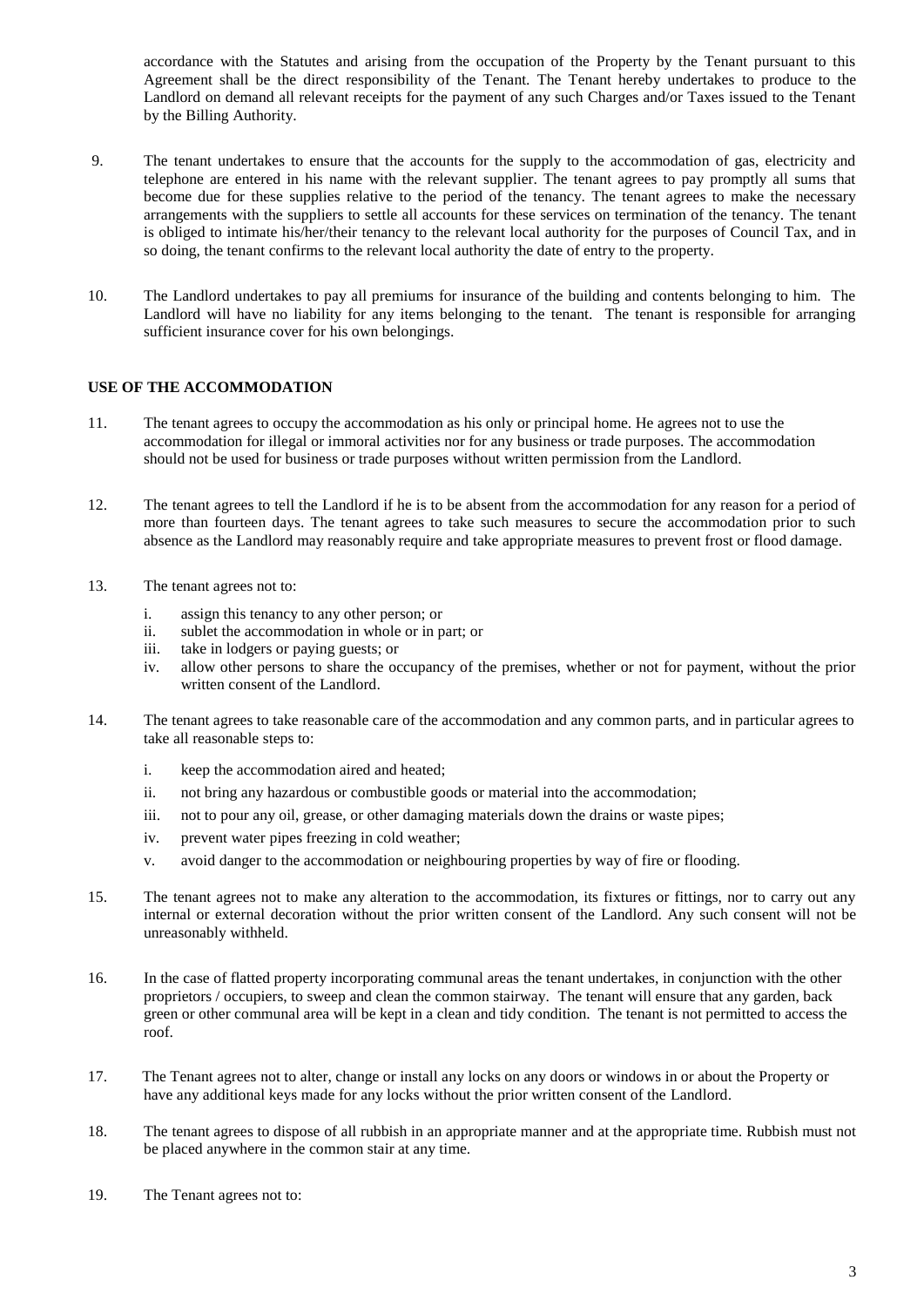- i. cause (nor allow other occupiers, guests or visitors to the accommodation to cause) nuisance, annoyance or disturbance to neighbours, or to the Landlord, his agents or employees either in the accommodation or in the locality of the accommodation.
- ii. commit or allow members of his/her household or persons visiting the accommodation to commit any form of harassment on the grounds of race, colour, religion, gender, sexual orientation, disability or age which may interfere with the peace and comfort of, or cause offence to, any other neighbours or members of their household either in their accommodation or in the locality of the accommodation.
- 20. The tenant agrees not to keep any animals or pets in the accommodation without the prior written consent of the Landlord. Any such consent will not be unreasonably withheld.
- 21. The Tenant agrees to:
	- i. give the Landlord, or anyone authorised by the Landlord, access to the accommodation for the purpose of carrying out maintenance, repair, inspection or any proper purpose providing that notice has been given to the tenant no later than 24 hours beforehand that such access is required.
	- ii. give immediate access to the Landlord in an emergency whether or not notice has been given. The Landlord reserves the right to effect forcible entry to the accommodation should such access not be made available.

# **UNDERTAKINGS**

- 22. The Landlord agrees throughout the period of the tenancy to maintain the accommodation in a wind and watertight condition and in all other respects reasonably fit for human habitation.
- 23. The Landlord undertakes (together with any other owners of common parts of the building in which the accommodation is situated, if appropriate) to keep in repair the structure and exterior of the accommodation including the following as defined by the Housing (Scotland) Act 2006:
	- i. the house is wind and water tight and in all other respects reasonably fit for human habitation,
	- ii. the structure and exterior of the house (including drains, gutters and external pipes) are in a reasonable state of repair and in proper working order,
- 24. The Landlord will keep in repair and in proper working order the installations in the accommodation for the supply of water, gas, electricity, sanitation, space heating and water heating (with the exception of those installed by the tenant or which the tenant is entitled to remove) including the following:
	- i. the installations in the house for the supply of water, gas and electricity and for sanitation, space heating and heating water are in a reasonable state of repair and in proper working order,
	- i. any fixtures, fittings and appliances provided by the landlord under the tenancy are in a reasonable state of repair and in proper working order,
	- ii. any furnishings provided by the landlord under the tenancy are capable of being used safely for the purpose for which they are designed, and
	- iii. the house has satisfactory provision for detecting fires and for giving warning in the event of fire or suspected fire.
- 25. The Landlord will repair or replace any of the fixtures, fittings or furnishings, supplied by the Landlord in the accommodation, which become defective and will do so within a reasonable period of time.
- 26. The tenant undertakes to immediately notify the Landlord of any deterioration of the Property or of the fixtures, fittings, furnishings and effects whatever may be the cause thereof. The Landlord undertakes to carry out necessary repairs within a reasonable period of time after having been notified of the need to do so.
- 27. The tenant will be liable for the cost of repairs where the need for them is attributable to his fault or negligence, that of any person residing with him, or any guest of his.

# **ENDING THE TENANCY**

- 28. The Landlord may terminate the tenancy by service on the tenant of a notice to quit. The Landlord may serve such notice either:
	- i. to terminate the tenancy at its end date, or
	- ii. to terminate the tenancy where the tenant has materially breached any of his obligations under this Agreement.

In the event that the tenant fails to remove from the accommodation at the end of the period specified in such a notice to quit, the Landlord may bring legal action against the tenant to recover possession of the accommodation on one or more of the grounds set out in Schedule 5 of the Housing (Scotland) Act 1988. These grounds are set out below and notice is hereby given that possession might be recovered on such grounds.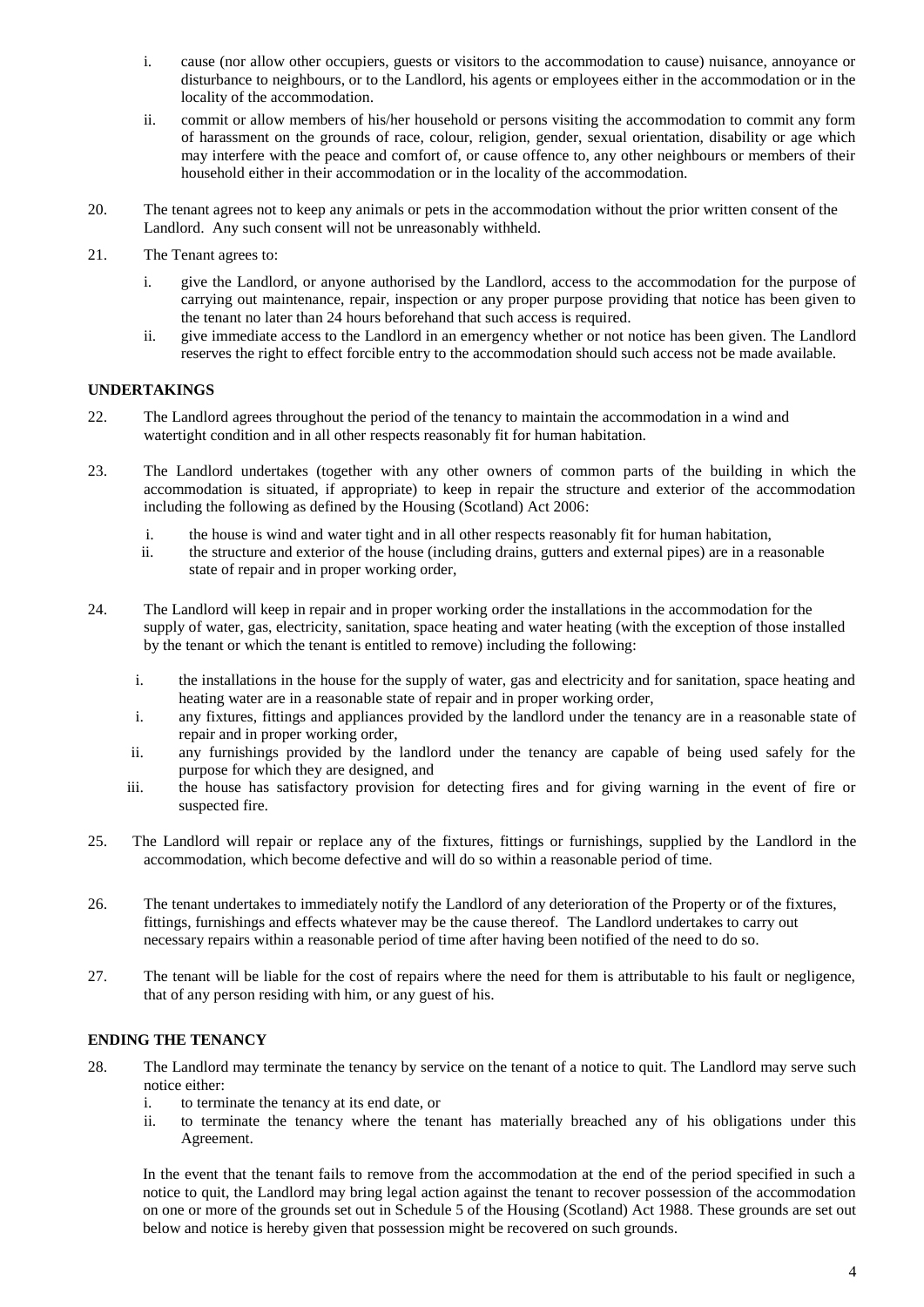### **HOUSING (SCOTLAND) ACT 1988: SECTION 18 (6) AND SCHEDULE 5 PARTS I AND II**

Grounds 1-8 set out in Part 1 below are mandatory grounds: that is, if they are established the Sheriff must grant an order for possession.

Grounds 9-17 set out in Part II below are discretionary grounds, that is even if they are established; the Sheriff will grant an order for possession only if he believes it is reasonable to do so.

### **Ground 1**

Not later than the beginning of the tenancy the Landlord (or, where there are joint Landlords, any of them) gave notice in writing to the tenant that possession might be recovered on this Ground or the sheriff is of the opinion that it is reasonable to dispense with the requirement of notice and (in either case)-

- (a) at any time before the beginning of the tenancy, the Landlord who is seeking possession or, in the case of joint Landlords seeking possession, at least one of them occupied the house as his only or principal home; or
- (b) the Landlord who is seeking possession or, in the case of joint Landlords seeking possession, at least one of them requires the house as his or his spouse's only or principal home, and neither the Landlord (or, in the case of joint Landlords, any one of them) nor any other person who, as Landlord, derived title from the Landlord who gave the notice mentioned above acquired the Landlord's interest in the tenancy for value.

## **Ground 2**

The house is subject to a heritable security granted before the creation of the tenancy and-

- (a) as a result of a default by the debtor the creditor is entitled to sell the house and requires it for the purpose of disposing of it with vacant possession in exercise of that entitlement; and
- (b) either notice was given in writing to the tenant not later than the date of commencement of the tenancy that possession might be recovered on this Ground or the sheriff is satisfied that it is reasonable to dispense with the requirement of notice.

## **Ground 3**

The house is let under a tenancy for a specified period not exceeding eight months and-

- (a) not later than the date of commencement of the tenancy the Landlord (or, where there are joint Landlords, any of them) gave notice in writing to the tenant that possession might be recovered under this Ground; and
- (b) the house was, at some time within the period of 12 months ending on that date, occupied under a right to occupy it for a holiday; and for the purposes of this Ground a tenancy shall be treated as being for a specified period-
- (i) not exceeding eight months, if it is determinable at the option of the Landlord (other than in the event of an irritancy being incurred) before the expiration of eight months from the commencement of the period of the tenancy; and
- (ii) exceeding eight months, if it confers on the tenant an option for renewal of the tenancy for a period which, together with the original period, exceeds eight months, and it is not determinable as mentioned in paragraph (i) above.

# **Ground 4**

Where the house is let under a tenancy for a specified period not exceeding 12 months and-

- (a) not later than the date of commencement of the tenancy the Landlord (or, where there are joint Landlords, any of them) gave notice in writing to the tenant that possession might be recovered on this Ground; and
- (b) at some time within the period of 12 months ending on that date the house was subject to such a tenancy as is referred to in paragraph 7(1) of Schedule 4 to this Act; and for the purposes of this Ground a tenancy shall be treated as being for a specified period-
- (i) not exceeding 12 months, if it is determinable at the option of the Landlord (other than in the event of an irritancy being incurred) before the expiration of 12 months from the commencement of the period of the tenancy; and
- (ii) exceeding 12 months, if it confers on the tenant an option for renewal of the tenancy for a period which, together with the original period, exceeds 12 months, and it is not determinable as mentioned in paragraph (i) above.

### **Ground 5**

The house is held for the purpose of being available for occupation by a minister or a full-time lay missionary of any religious denomination as a residence from which to perform the duties of his office and-

- (a) not later than the beginning of the tenancy the Landlord (or, where there are joint Landlords, any of them) gave notice in writing to the tenant that possession might be recovered on this ground; and
- (b) the sheriff is satisfied that the house is required for occupation by such a minister or missionary as such a residence.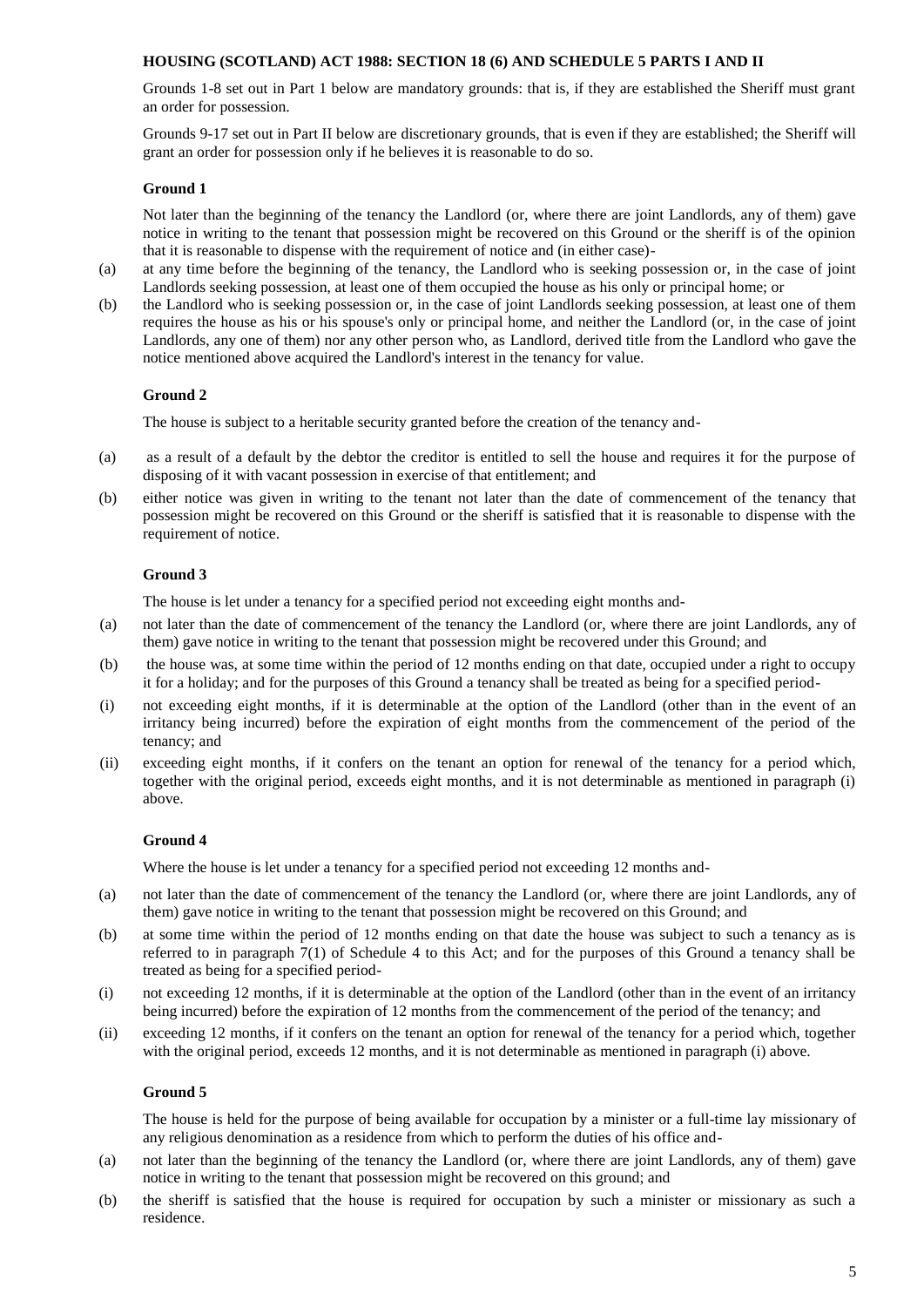## **Ground 6**

The Landlord who is seeking possession or, where the immediate Landlord is a registered housing association within the meaning of the [1985 c. 69.] Housing Associations Act 1985, a superior Landlord intends to demolish or reconstruct the whole or a substantial part of the house or to carry out substantial works on the house or any part thereof or any building of which it forms part and the following conditions are fulfilled (and in those conditions the Landlord who is intending to carry out the demolition, reconstruction or substantial works is referred to as "the relevant Landlord" )—

- (a) either-
- (i) the relevant Landlord (or, in the case of joint relevant Landlords, any one of them) acquired his interest in the house before the creation of the tenancy; or
- (ii) none of the following persons acquired his interest in the house for value—
- (a) the relevant Landlord (or, in the case of joint relevant Landlords, any one of them);
- (b) the immediate Landlord (or, in the case of joint immediate Landlords, any one of them), where he acquired his interest after the creation of the tenancy;
- (c) any person from whom the relevant Landlord (or any one of joint relevant Landlords) derives title and who acquired his interest in the house after the creation of the tenancy; and
- (b) the relevant Landlord cannot reasonably carry out the intended work without the tenant giving up possession of the house because-
- (i) the work can otherwise be carried out only if the tenant accepts a variation in the terms of the tenancy and the tenant refuses to do so;
- (ii) the work can otherwise be carried out only if the tenant accepts an assured tenancy of part of the house and the tenant refuses to do so; or
- (iii) the work can otherwise be carried out only if the tenant accepts either a variation in the terms of the tenancy or an assured tenancy of part of the house or both, and the tenant refuses to do so; or
- (iv) the work cannot otherwise be carried out even if the tenant accepts a variation in the terms of the tenancy or an assured tenancy of only part of the house or both.

#### **Ground 7**

The tenancy has devolved under the will or intestacy of the former tenant and the proceedings for the recovery of possession are begun not later than twelve months after the death of the former tenant or, if the sheriff so directs, after the date on which, in his opinion, the Landlord (or, where there are joint Landlords, any of them) became aware of the former tenant's death. For the purposes of this Ground, the acceptance by the Landlord of rent from a new tenant after the death of the former tenant shall not be regarded as creating a new tenancy, unless the Landlord agrees in writing to a change (as compared with the tenancy before the death) in the amount of the rent, the period of the tenancy, the premises which are let or any other term of the tenancy.

### **Ground 8**

Both at the date of the service of the notice under section 19 of this Act relating to the proceedings for possession and at the date of the hearing, at least three months rent lawfully due from the tenant is in arrears.

#### **Ground 9**

Suitable alternative accommodation is available for the tenant or will be available for him when the order for possession takes effect.

#### **Ground 10**

The following conditions are fulfilled-

- (a) the tenant has given a notice to quit which has expired; and
- (b) the tenant has remained in possession of the whole or any part of the house; and
- (c) proceedings for the recovery of possession have been begun not more than six months after the expiry of the notice to quit; and
- (d) the tenant is not entitled to possession of the house by virtue of a new tenancy.

### **Ground 11**

Whether or not any rent is in arrears on the date on which proceedings for possession are begun, the tenant has persistently delayed paying rent, which has become lawfully due.

#### **Ground 12**

Some rent lawfully due from the tenant-

(a) is unpaid on the date on which the proceedings for possession are begun; and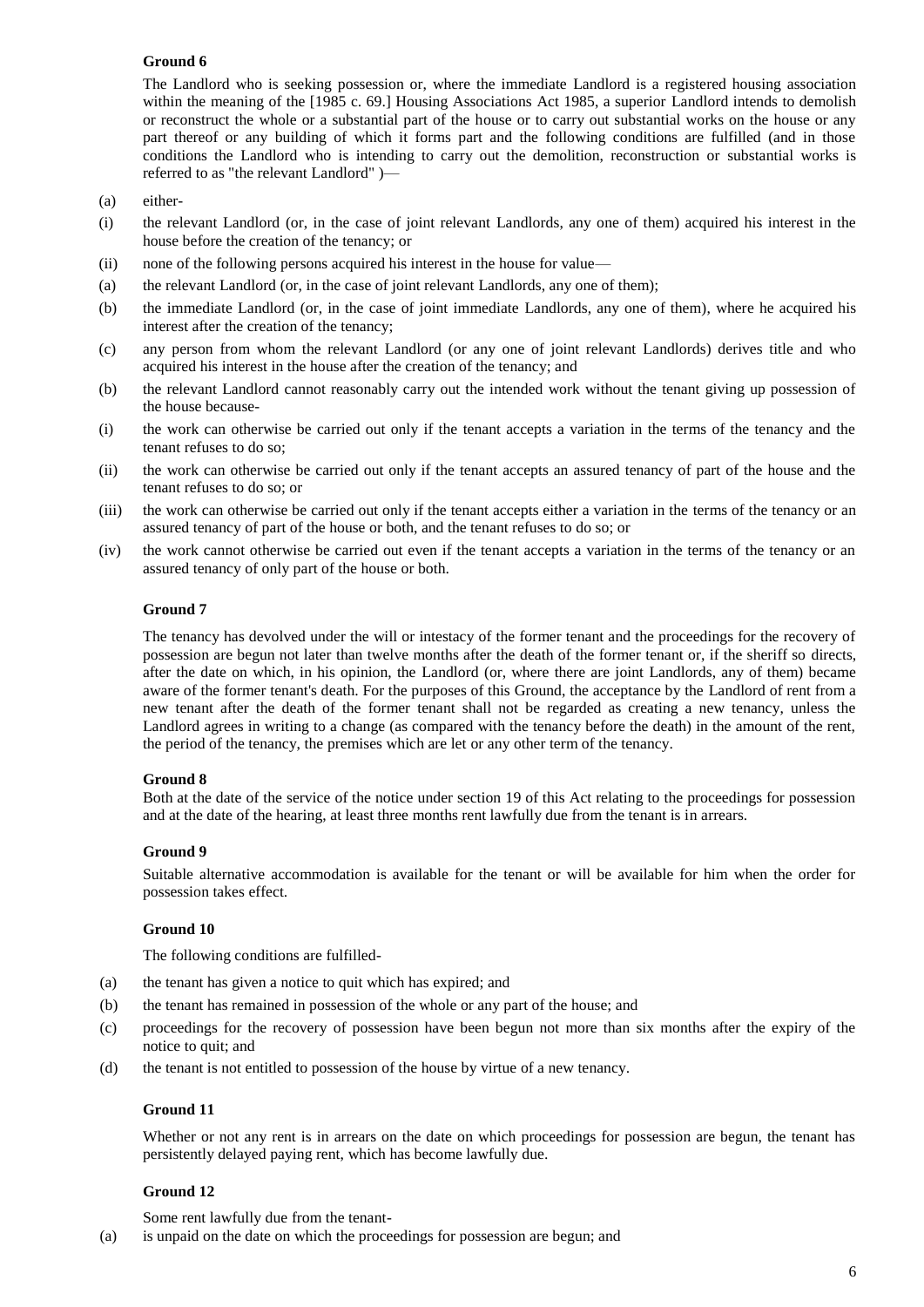(b) except where subsection  $(1)(b)$  of section 19 of this Act applies, was in arrears at the date of the service of the notice under that section relating to those proceedings.

# **Ground 13**

Any obligation of the tenancy (other than one related to the payment of rent) has been broken or not performed.

## **Ground 14**

The condition of the house or of any of the common parts has deteriorated owing to acts of waste by, or the neglect or default of, the tenant or any one of joint tenants or any person residing or lodging with him or any subtenant of his; and, in the case of acts of waste by, or the neglect or default of, a person lodging with a tenant or a sub-tenant of his, the tenant has not, before the making of the order in question, taken such steps as he ought reasonably to have taken for the removal of the lodger or sub-tenant. In this Ground, "the common parts" means any part of a building containing the house and any other premises, which the tenant is entitled under the terms of the tenancy to use in common with the occupiers of other houses.

### **Ground 15**

The tenant, a person residing or lodging in the house with the tenant or a person visiting the house has- (a) been convicted of-

- (i) using or allowing the house to be used for immoral or illegal purposes; or
- (ii) an offence punishable by imprisonment committed in, or in the locality of, the house; or
- (b) acted in an anti-social manner in relation to a person residing, visiting or otherwise engaging in lawful activity in the locality; or
- (c) pursued a course of anti-social conduct in relation to such a person as is mentioned in head (b) above.

In this Ground "anti-social", in relation to an action or course of conduct, means causing or likely to cause alarm, distress, nuisance or annoyance, "conduct" includes speech and a course of conduct must involve conduct on at least two occasions and "tenant" includes any one of joint tenants."

### **Ground 16**

The condition of any furniture provided for use under the tenancy has deteriorated owing to ill-treatment by the tenant or any other person residing or lodging with him in the house and, in the case of ill-treatment by a person lodging with the tenant or by a sub-tenant of his, the tenant has not taken such steps as he ought reasonably to have taken for the removal of the lodger or sub-tenant.

### **Ground 17**

The house was let to the tenant in consequence of his employment by the Landlord seeking possession or a previous Landlord under the tenancy and the tenant has ceased to be in that employment.

### **GENERAL**

- 29. It is understood that for the purposes of this lease that words importing the masculine gender shall include the feminine; words importing the singular shall include the plural, and where there are two or more persons included in the expression "the tenant" the obligations and conditions incumbent upon and expressed to be made by "the tenant‖, including payment of the rent, shall be held to bind all such persons jointly and severally
- 30. The Tenant agrees to observe any other Terms and Conditions which may from time to time be made by the Landlord for the good order and management of the Property and such other Terms and Conditions as may be contained in an annexure to this Agreement signed by the parties hereto.

### **NOTICE & DECLARATIONS**

- 31. In signing this Agreement and taking entry to the accommodation, the tenant:
	- i. acknowledges that he was served Form AT5, before the creation of this tenancy, and that he understands this tenancy to be a Short Assured Tenancy within the meaning of section 32 of the Housing (Scotland) Act 1988;
	- ii. confirms that he has made full and true disclosure of all information sought by the Landlord in connection with the granting of this tenancy
	- iii. confirms that he has not knowingly or carelessly made any false or misleading statements (whether written or oral) which might affect the Landlord's decision to grant the tenancy.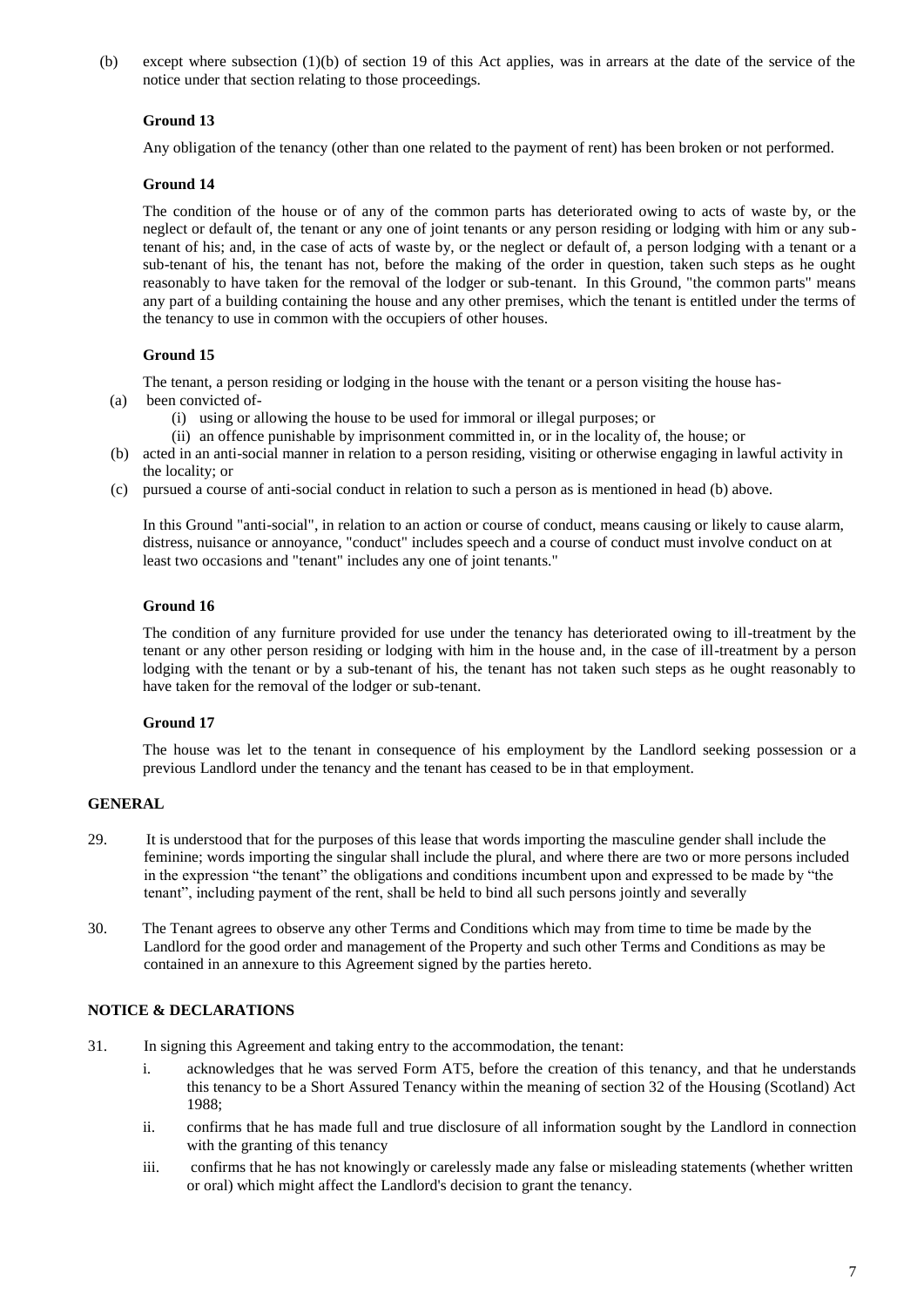| <b>Landlord Signature</b>           | Witness Signature                  |  |  |
|-------------------------------------|------------------------------------|--|--|
| Landlord Full Name (Block Capitals) | Witness Full Name (Block Capitals) |  |  |
| <b>Landlord Address</b>             | <b>Witness Address</b>             |  |  |
| Time:<br>Date:                      | Time:<br>Date:                     |  |  |
| <b>Tenant Signature 1</b>           | Witness Signature                  |  |  |
| Tenant Full Name (Block Capitals)   | Witness Full Name (Block Capitals) |  |  |
| <b>Tenant Address</b>               | <b>Witness Address</b>             |  |  |
| Time:<br>Date:                      | Time:<br>Date:                     |  |  |
| <b>Tenant Signature 2</b>           | Witness Signature                  |  |  |
| Tenant Full Name (Block Capitals)   | Witness Full Name (Block Capitals) |  |  |
| <b>Tenant Address</b>               | <b>Witness Address</b>             |  |  |
| Time:<br>Date:                      | Time:<br>Date:                     |  |  |
| <b>Tenant Signature 3</b>           | Witness Signature                  |  |  |
| Tenant Full Name (Block Capitals)   | Witness Full Name (Block Capitals) |  |  |
| <b>Tenant Address</b>               | <b>Witness Address</b>             |  |  |
| Time:<br>Date:                      | Time:<br>Date:                     |  |  |
| <b>Tenant Signature 4</b>           | Witness Signature                  |  |  |
| Tenant Full Name (Block Capitals)   | Witness Full Name (Block Capitals) |  |  |
| <b>Tenant Address</b>               | <b>Witness Address</b>             |  |  |
| Time:<br>Date:                      | Time:<br>Date:                     |  |  |
|                                     |                                    |  |  |